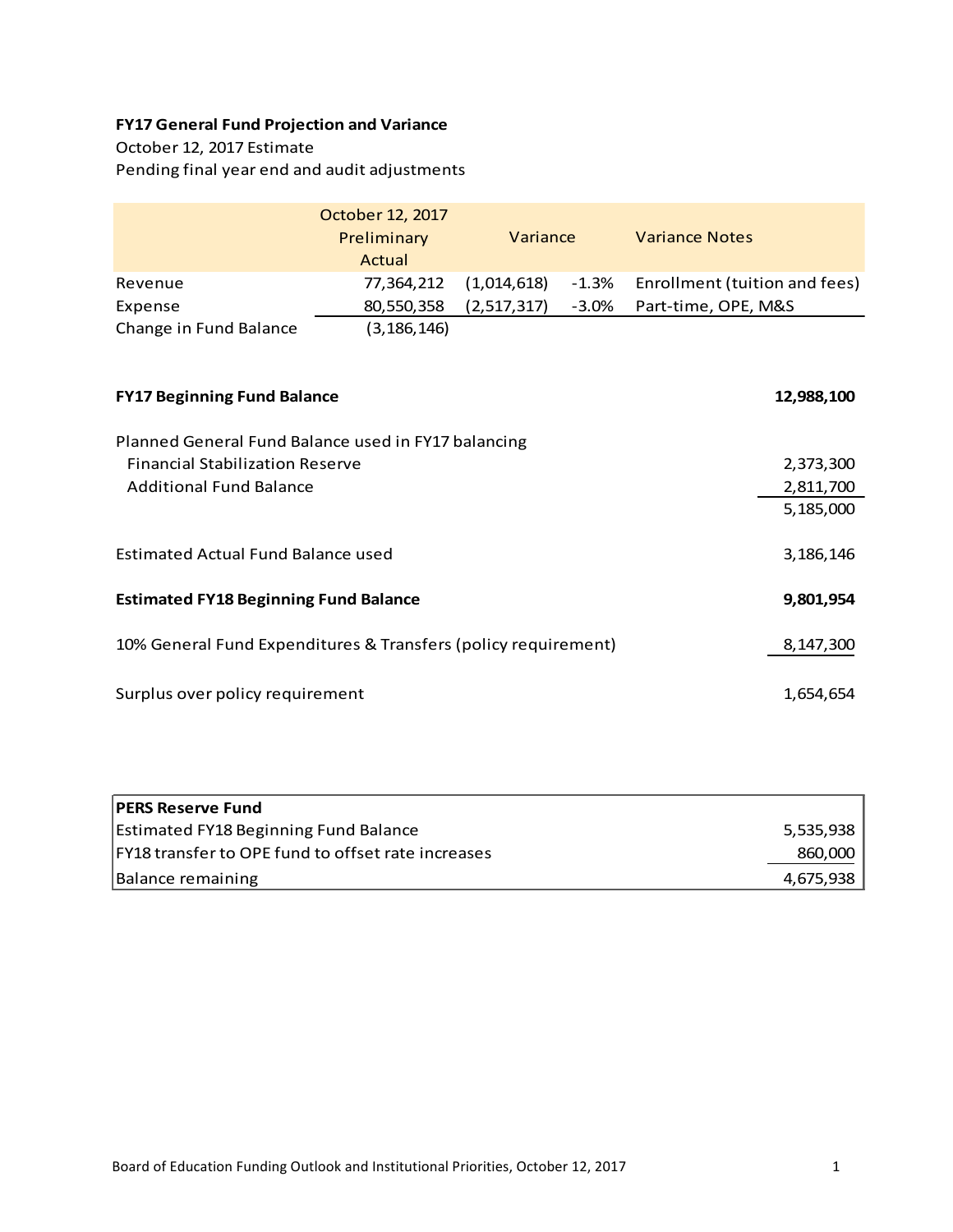## **Board Policy BP245 ENDING FUND BALANCE**

Lane Community College shall maintain an unrestricted General Fund Ending Fund Balance equal to or greater than 10% of total expenditures and transfers.

The Ending Fund Balance target shall include the Unappropriated Ending Fund Balance (UEFB) as set by board policy BP 295. When the Ending Fund Balance falls to 9% or less, the college shall adopt a plan to replenish the Ending Fund Balance to 10% within two years. When the Ending Fund Balance exceeds 11%, balances in excess may be set aside for reserves or investment in one time expenditures.

If the total Ending Fund Balance (including restricted) falls to levels that require short-term borrowing, the levels set by this policy shall be automatically reviewed and adjusted as necessary.

ADOPTED: January 14, 2004 REVIEWED: February 14, 2007 REVISED: October 19, 2009 REVISED: November 4, 2014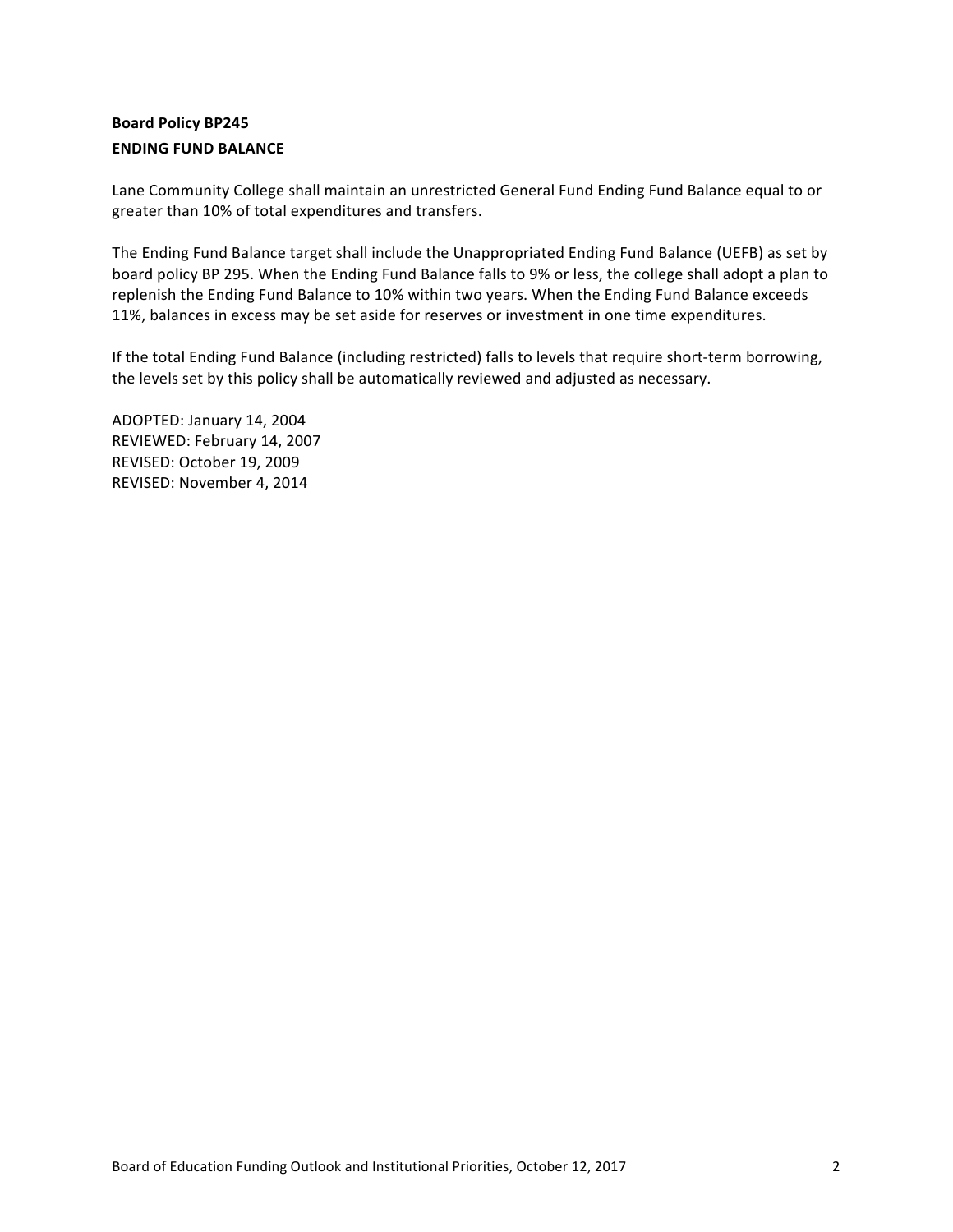## **Board Policy BP290 STABILIZATION RESERVE FUND**

The board may require the president to establish a separate reserve fund (as described in ORS 341.321 and ORS 294.525) for the purpose of providing short-term stabilization in anticipation of possible shortfalls in revenue.

A stabilization reserve fund may be established under one or more of the following circumstances:

- State budget appropriations for community colleges are not approved by the time the college budget is approved and adopted.
- A situation exists where significant changes in enrollment are possible but not reasonably predictable.
- When any major revenue source has a reasonable possibility of decreasing after the college budget is approved and adopted.
- When any operating expenditure that is beyond the control of the college could reasonably be expected to increase after the college budget is approved and adopted.
- Any other situation in which the board determines that there is a reasonable expectation that major shifts in revenue or expenditures could occur during the budget year.

Stabilization reserve levels:

- Minimum reserve levels shall be at the discretion of the board under advice from the president.
- Maximum reserve levels shall be no more than the maximum reasonably estimated shortfall at the time of the adoption of the budget.

Stabilization reserves will be reviewed annually as part of the budget development process. The stabilization reserve fund shall be closed out when the board determines that the precipitating threat to revenues and/or expenditures no longer exists. As long as the conditions exist that caused the fund to be established, the funds shall be kept in reserve for the purpose intended. If and when the fund is closed out, any remaining balance shall be released for use as a resource in the General Fund.

ADOPTED: January 14, 2004 REVIEWED: January 10, 2007 REVISED: October 19, 2009 REVIEWED: October 14, 2014